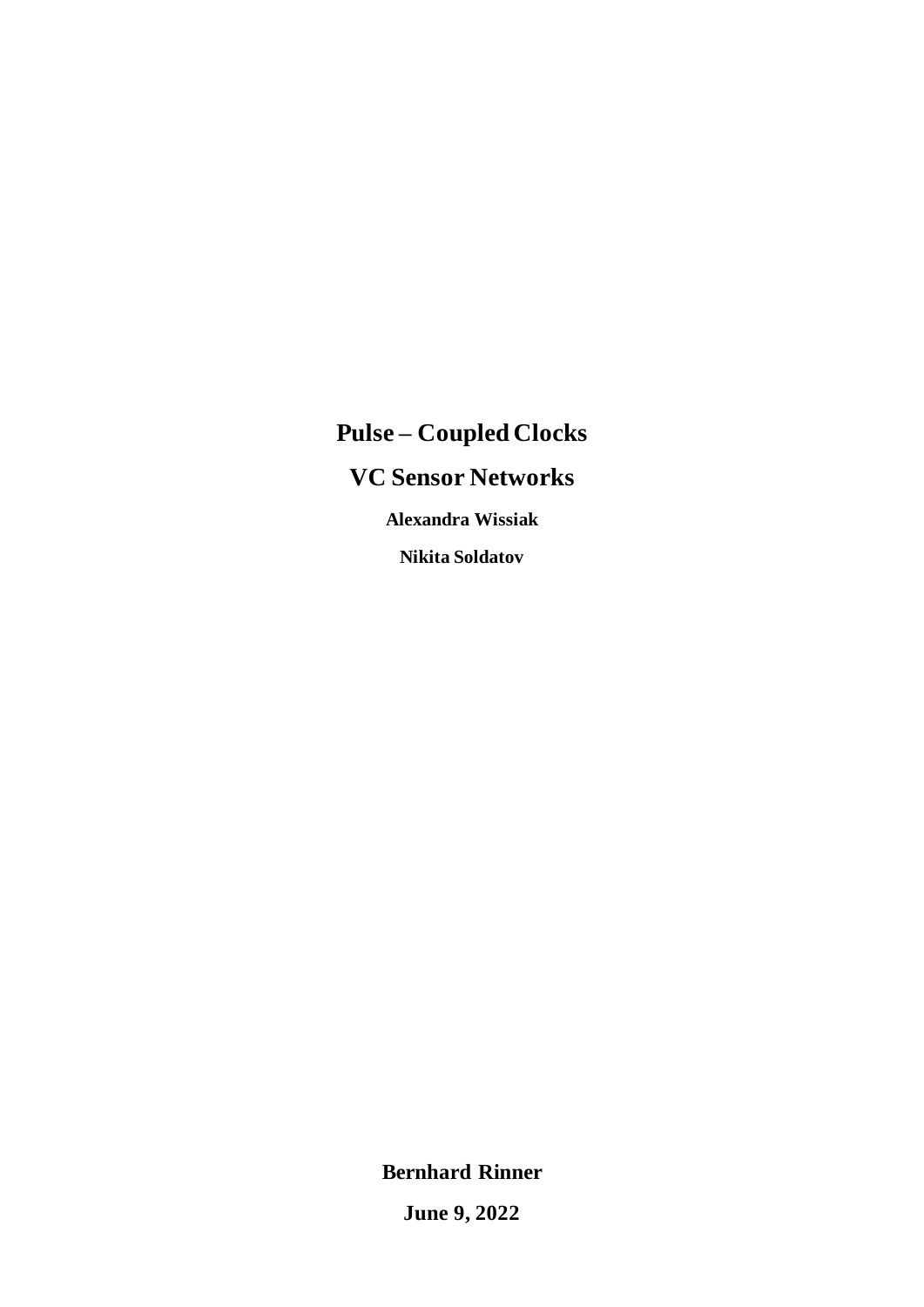### **I. Introduction**

*Clock* is a time measurement device consisting of an oscillator and an accumulator. Each node in a sensor system has a local clock, which is used for various purposes such as registering events or interacting with other nodes. Thus, it is crucial that time correlation between the events in real – time coincide with the one registered by the sensors. However, due to various factors (e.g. environment temperature) clocks' measurements tend deviate from their initial state. Therefore, *synchronization* refers to the process of achieving and maintaining coordination among independent local clocks via the exchange of local time information. There are three types of synchronization: phase, frequency and full synchronization. They refer to processes where clocks' offset, rate or both are being adjusted respectively.

There are also two types of clocks:

- Analog clock is characterized by an oscillator:  $s(t) = cos\varphi(t)$
- Discrete clock can be seen as a sequence of significant time instants of an analog clock (e.g., upward zero crossing points):  $t(n) = n * 2\pi$

In our research, we are going to focus on the latter one.

# **II. Synchronization Process**

*a) Packet Coupling*

Traditional methods based on packet coupling prescribe the periodic exchange of packets carrying time stamps that contain the local time  $t_i(n)$  at the sender, through either point-to-point or broadcast connections. The main sources of errors for packet-based techniques are the random delays associated with the construction of a packet, queuing at the MAC layer, propagation, and processing of the packet at the receiver side. In fact, these delays imply that node i actually receives the timing packet from a node j at time  $t_i(n)$  +  $q_{ij}$ , where  $q_{ij}$  is the random delay between the two nodes, thus making the time information on  $t_i(n)$  contained in the packet outdated. Different techniques have been designed to mitigate the effects of these random factors according to diverse principles, such as synchronization between receivers of the same packet rather than between transmitter and receiver. The state of the art in packet-based techniques reports synchronization accuracies of the order of milliseconds to microseconds. Moreover, the need for exchanging of a large number of packets is common to all packet-basedmethods. This in turn entails large computational complexity, energy expenditure, and poor scalability.

# *b) Pulse Coupling*

Physical layer-based schemes, where the local timing information in encoded directly in the trans mission times of given waveforms g(t). In particular, each node radiates a periodic train of waveforms according to its local clock, on either a dedicated bandwidth or on an overlay system such as ultra-wideband (UWB). The update of each local clock is then carried out by processing the received signal, which is a combination of waveforms transmitted by neighboring nodes. Possible processing techniques include time-of arrival estimators but efficient synchronization techniques can be devised that do not need to explicitly perform such operation. Pulse-coupled synchronization is naturally scalable, since the operations performed at each node are independent of the number of nodes available in the network and has limited complexity, requiring only simple processing at the baseband level.

# **III. Pulse Coupling Approaches**

# *a) Integrate-and-fire oscillators*

According to the model, each node is equipped with an integrate- and-fire oscillator, as sketched in Figure 1(a). This oscillator is described, when isolated, by a state variable  $x_i(t) = g(\varphi_i(t))$ , where  $g(\cdot)$  is a periodic function (with period  $2\pi$ ) such that in each period it is smooth, monotonically increasing from zero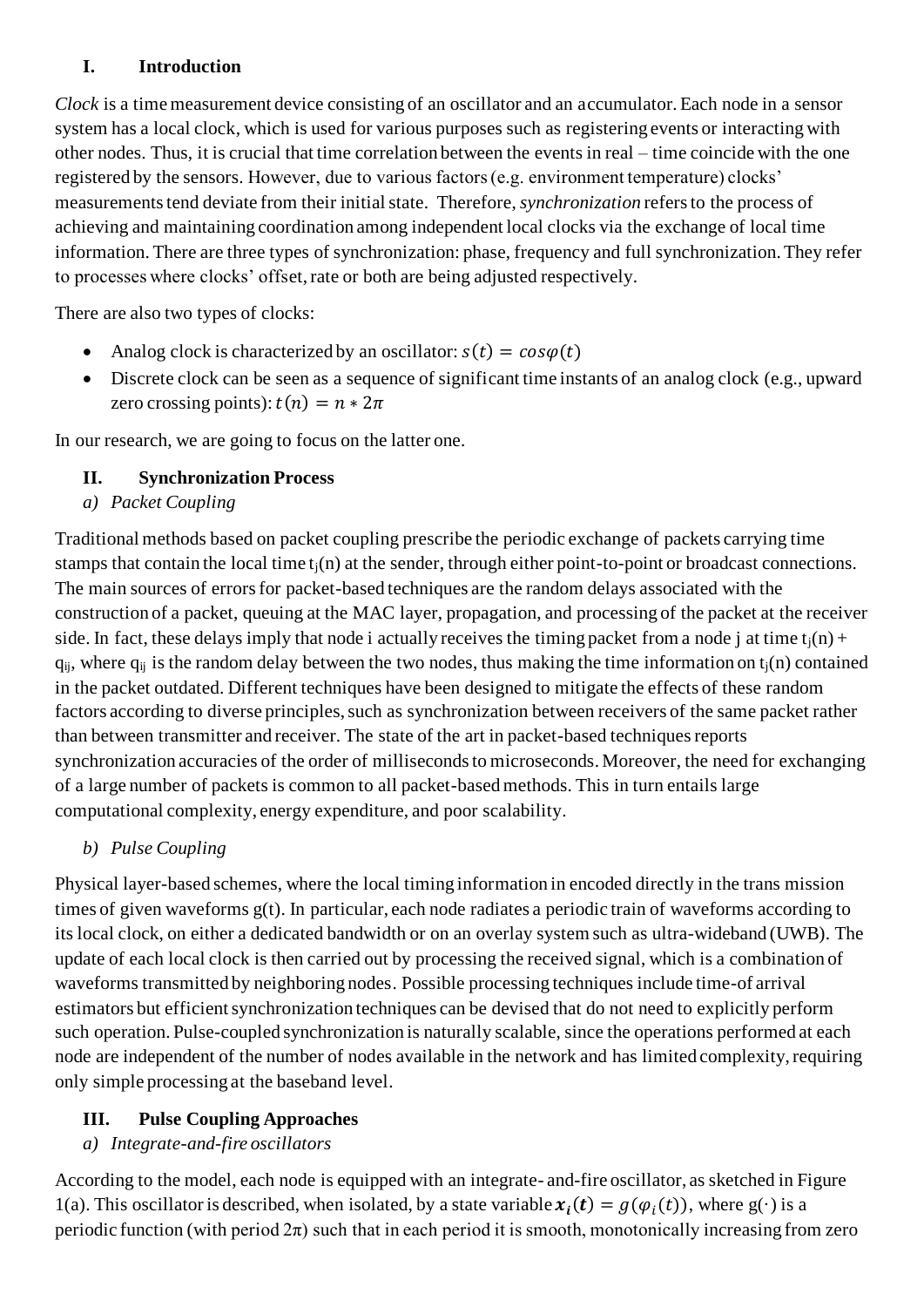to one, and concave. As before, the ticks  $t_i(n)$  of the clock correspond to the time instants when the phase returns, after one period, to 2π, or equivalently when the state variables charges up to its maximum value  $x_i(t_i(n)) = 1$  and then returns to zero. The model of integrate-and-fire oscillators prescribes the following coupling mechanism among clocks, illustrated in Figure 1(b). Upon detection of the pulse sent by any node j a time  $t_i(n)$  (propagation delays are neglected in this model), the i th clock modifies the state function by adding a value ε towards the goal of selecting a firing instant that is closer to that of clock and adjusts the phase  $\varphi_i(t)$ accordingly. The main drawbacks of the model of



integrate-and-fire oscillators when applied to wireless networks are: i) it is hard to extend the analysis to realistic and complex scenarios with inaccurate clocks, propagation delays, or time-varying channels; ii) the system design is not flexible enough to grant degrees of freedom for the achievement of additional relevant goals, such as trading complexity for accuracy, security, etc.

#### *b) Distributed discrete time Phase Locked Loops (PLLs)*

It is a feedback control system, which is depicted on Figure 2. Each node calculates a convex combination of the time differences using a time difference detector (TD). The time is exchanged between neighbouring nodes. The loop filter brings significant benefits regarding the stability of the system. Adding a pole in the LF will reduce the mismatch phases.

Pro: This method is much more flexible and can be easily implemented using standard tools.

Contra: LF increases the computational complexity of the system.



*Figure 2*



#### **4. Further Analysis:**

*a) Impact of topology and small – world effects of shadowing* Increasing the amount of shadowing (i.e. standard deviation  $\sigma$ ) improves the convergence speed and the asymptotic phase error of the system of the distributed PLLs (Figure 3).

A small-world network is characterized by the existence of paths made of a small number of edges between any two nodes. Shadowing breaks a few close connections and creates a few long links.

*Figure 3*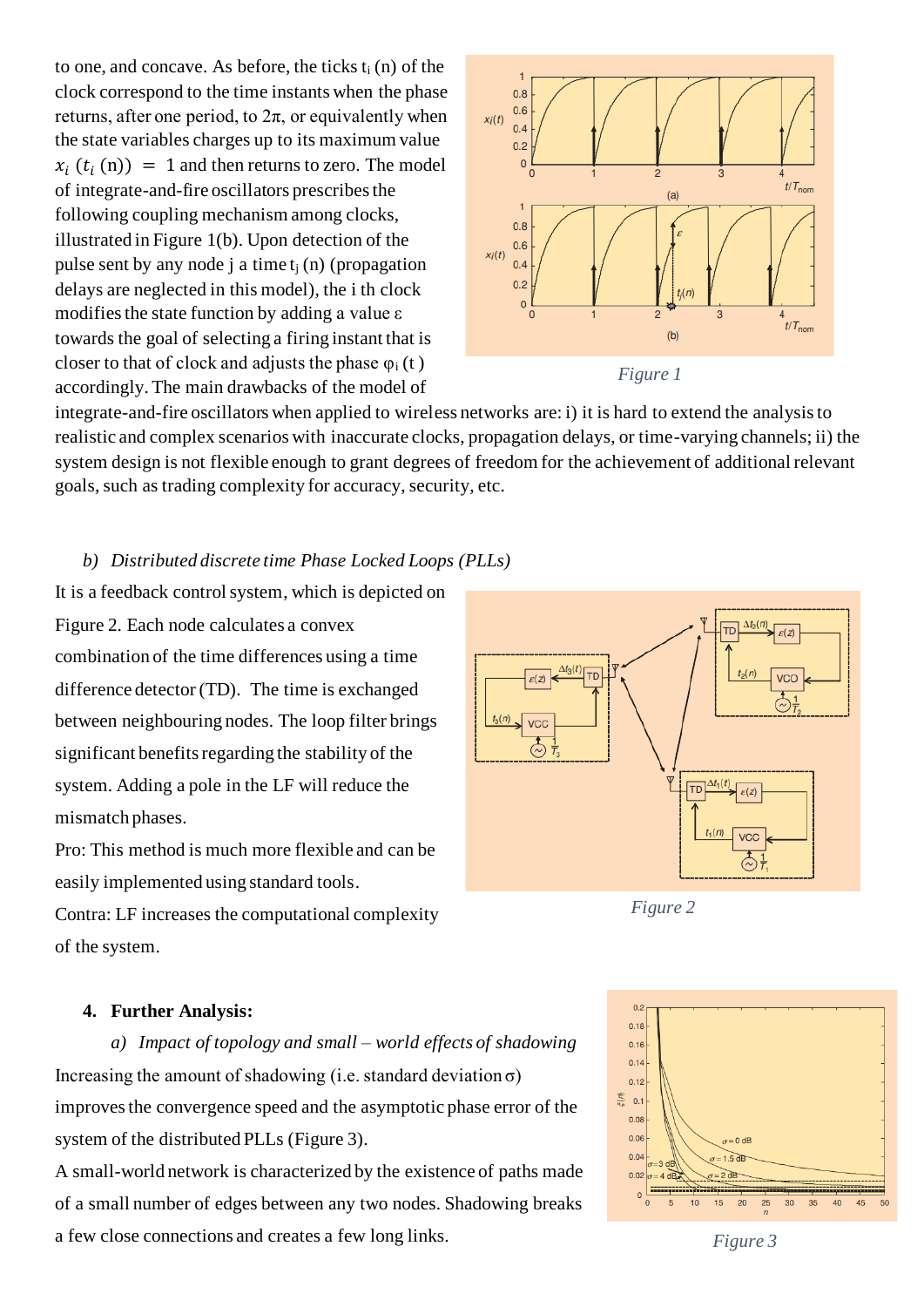#### *b) Fault - Tolerance and Security*

Signal processing techniques can enhance resilience of distributed synchronization.

In a basic discrete-time PLL the time difference detector evaluates the convex combination  $\Delta t_i(n)$  of the clock errors. Using only this measure, it is not possible for nodes to recognize outliers that may disrupt the synchronization process. A threshold β which is small enough manages to maintain a constant error  $\xi(n)$  over n, thus shadowing it is able to approximately achieve full synchronization within a limited timing error (Figure 4).



*Figure 4*

# *c) Applications: Distributed consensus for multiagent coordination & Distributed Estimation/Detection in Wireless Sensor Networks*

One basic problem in multiagent coordination is achieving consensus (or agreement) on a given quantity as to yield a common decision. The basic signal and the steady-state solution depend on the initial conditions. The common value on which the agents achieve consensus is then a convex combination of the initial values t(0) with given weights  $\alpha_{ii}$ . The control of these weights can lead to an average or maximum likelihood estimate of a given parameter.

Goal of a WSN without fusion center is to achieve a global estimation/detection task through localized processing so that the final estimation/decision value is available for each node. Applications are monitoring, tracking and localization. Therefor a basic operation performed by the network is the calculation of the global weighted average of some local measurements. Two distinct approaches obtain global average of local measures:

Similarly to the consensus problem, local measurements are mapped into the initial values, respectively with zero frequencies. The final outcome is given at each node by the steady-state value of the phase of the local oscillator.

One could map the local measurement into free-running frequencies of the local oscillators. The frequencies eventually synchronize to the common value.

# **5. Conclusion:**

To sum up with, we once again observe two aforementioned approaches.

Packet-coupling: periodic exchanging of packets with time stamp that contain the local time at the sender node, it requires large computational resources.

Pulse-coupling: updates the node's clock by a periodic train of pulses corresponding to the time instants t<sub>i</sub> (n), it does not require high computational power, but only simple processing.